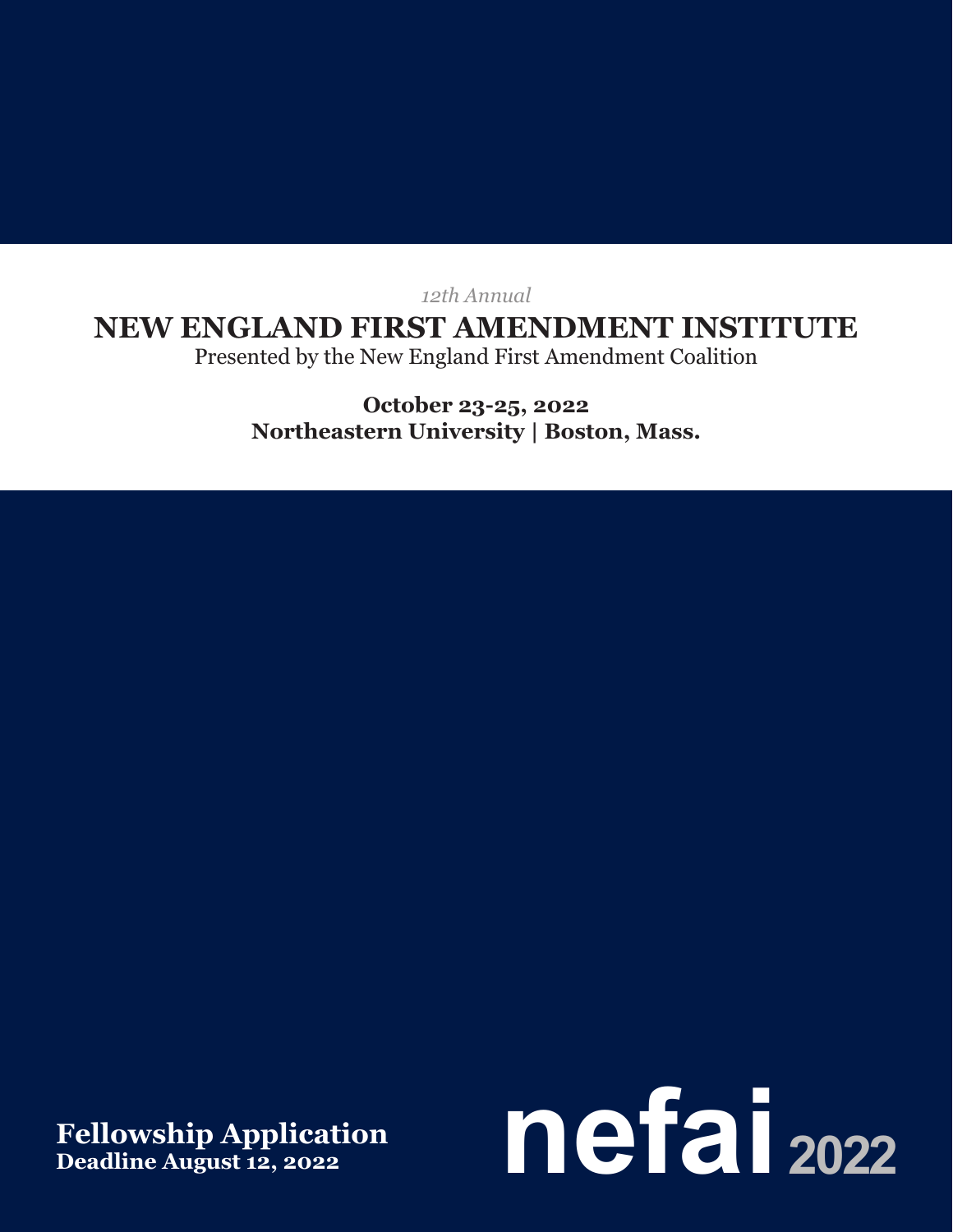# **About the New England First Amendment Institute**

### **WHAT IS NEFAI?**

Founded in 2011, the New England First Amendment Institute provides intensive training for 25 specially selected journalism fellows in the use of freedom of information laws and investigative techniques. In a rich and collegial environment, the fellows interact with acclaimed media lawyers and award-winning journalists to acquire knowledge designed to enhance their watchdog journalism skills. The 2022 Institute will be held at Northeastern University in Boston from Oct. 23 to Oct. 25.

### **WHO IS IT FOR?**

NEFAI is designed for both up-and-coming and veteran print, digital and broadcast journalists working in New England. Applicants should have at least two years of professional news reporting experience and long-term plans to stay within the profession.

### **WHAT DOES IT COST?**

The 25 fellows selected for this year's Institute will attend at no cost. A limited number of scholarships are available to cover hotel and travel expenses, if necessary to attend.

### **SUPPORTERS**

Primary support for our Institute is generously provided by the following:



*NEFAC appreciates the support of all its donors and Sustaining Members. In addition to those named above, we would like to thank the following Leadership Circle donors and Major Supporters for their contributions: Hearst Connecticut Media Group, The Boston Globe, Paul and Ann Sagan, The Robertson Foundation, WBUR-Boston, Society of Professional Journalists Foundation, Genie Gannett for the First Amendment Museum, Linda Pizzuti Henry, Connecticut Public and GBH-Boston.*

## **Former Fellows**

#### **CONNECTICUT**

2011 **Richard Campbell** The Register Citizen **Jenna Cho** The Day **JC Reindl** The Day **Alexandra Sanders** New Haven Register **Julie Stagis** Hartford Courant 2012 **Shawn Beals** Hartford Courant **Beau Berman** WTIC-TV **Alexander Goldstein** The Day **Kevin Litten** Republican-American **Erin Logan** WTNH **Fran Silverman** Hearst Newspapers 2013 **Lisa Backus** The Bristol Press **Jenna Carlesso** Hartford Courant

**Tina Detelj** WTNH **Jessica Glenza** The Register Citizen **Maggie Gordon** Hearst Newspapers **David Iversen** WTNH **Alec Johnson** Republican-American **Viktoria Sundqvist** The Middletown Press 2014 **Jason Bagley** TruthInAdvertising **Kelly Catalfamo** The Day **Jennifer Swift** New Haven Register **Tess Townsend** The Day 2015 **Lindsay Boyle** The Day **Suzanne Carlson** Hartford Courant **Susan Haigh** The Associated Press

**Esteban Hernandez** New Haven Register **Patrick Skahill** WNPR-Connecticut 2016 **Julia Bergman** The Day **Anna Bisaro** New Haven Register **Mikaela Porter** Hartford Courant 2017 **Stephen Busemeyer** Hartford Courant **Jill Konopka** WVIT-Hartford **Kaitlyn Krasselt** Norwalk Hour **Martha Shanahan** The Day 2018 **Skyler Frazer** New Britain Herald **Ben Lambert** New Haven Register **Barry Lytton** The Stamford Advocate **Erica Moser** The Day

2019 **Kimberly Drelich** The Day **Meghan Friedmann** Hearst Connecticut Media Group **Jo Kroeker** Hearst Connecticut Media Group **Justin Papp** Hearst Connecticut Media Group 2020 **Tatiana Flowers** Hearst Connecticut Media Group **Peter Yankowski** Hearst Connecticut 2021 **Verónica Del Valle** Hearst Connecticut **Currie Engel** Hearst Connecticut **Alex Putterman** Hartford Courant **Elizabeth Regan** The Day

MAINE 2011 **Susan Cover** Maine Today **Emily Guerin** The Forecaster **Jesse Nankin** Watchdog New England **Eric Russell** Bangor Daily News 2012 **Will Graff** The Forecaster **Lindsay Tice** Sun Journal 2013 **Matthew Curren** WGME **David Harry** The Forecaster 2014 **Jon Chrisos** CBS13/Fox23 **Michael Shepherd** Kennebec Journal 2015 **Jordan Bailey** Courier Publications **Nate Holst** WMTW-Portland

**David Sherwood** Maine Center for Public Interest Reporting 2016 **Matthew Daigle** Sun Journal **Stephanie Grinnell** The Republican Journal **Kyle Jones** WMTW News **Joshua Moore** Maine Center for Public Interest Reporting **Marina Villeneuve** Associated Press 2017 **Abigail Adams** Lincoln County News **Charles Eichacker** Kennebec Journal **Callie Ferguson** The Forecaster 2018 **Anne Berleant** Penobscot Bay Press **Joe Glauber** WMTW-Portland **Rachel Ohm** Morning Sentinel

#### **Amanda Post** WGME-Portland 2019 **Sarah Craighead Dedmon** Machias Valley News Observer **Dan Lampariello** WGME-Portland **Patty Wight** Maine Public Radio 2020 **Molly Shelly** The Morning Sentinel **Terry Stackhouse** WMTW News 8 **Andrea Swiedom** Sun Media 2021 **Lynda Clancy** Penobscot Bay Pilot

#### **MASSACHUSETTS**

2011 **Keith Eddings** Eagle-Tribune **Jim Haddadin** Arlington Advocate **Laura Hutchinson** WWLP 22News **Lyle Moran** Lowell Sun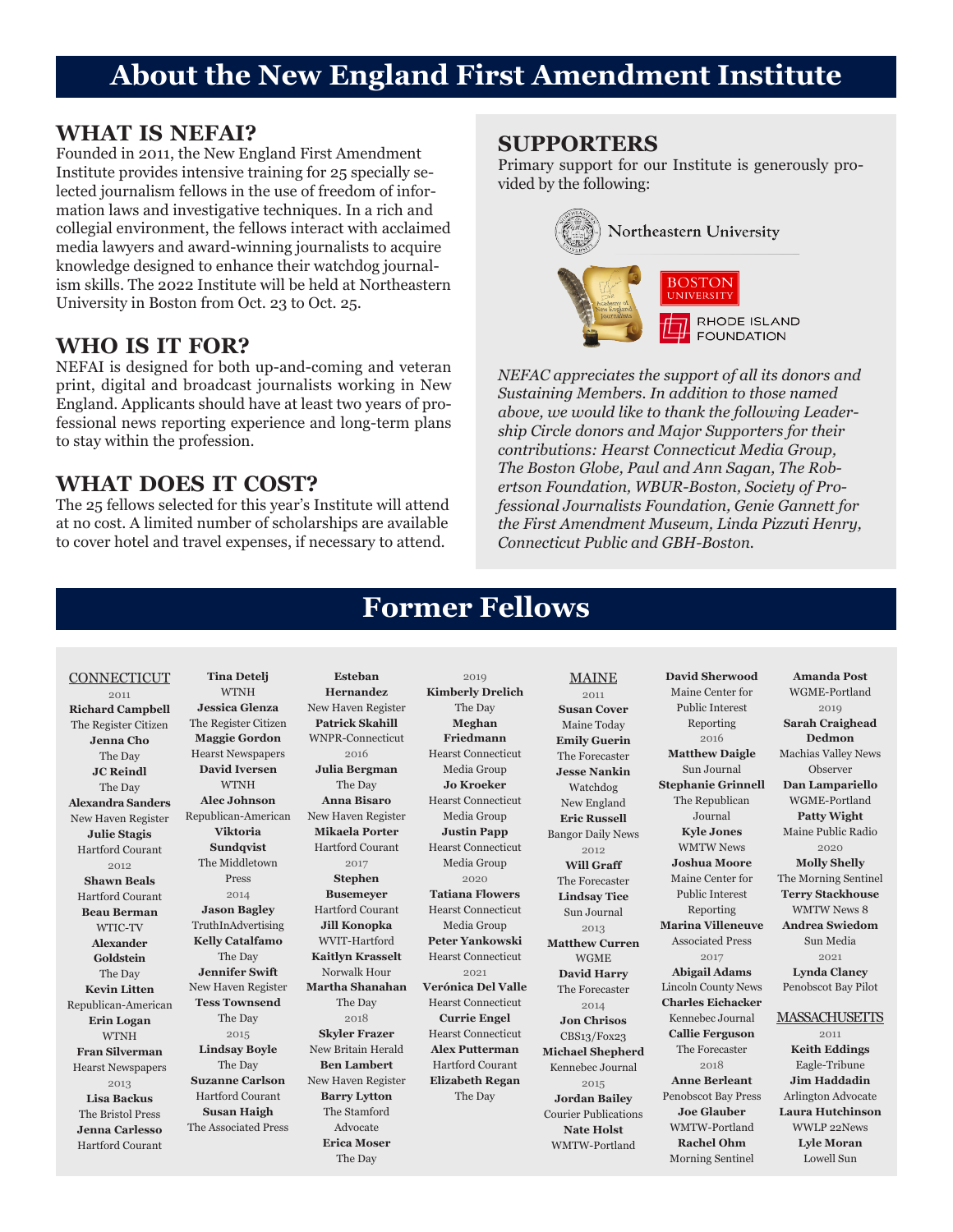## **Former Fellows Continued**

**David Riley** MetroWest Daily News **Rory Schuler** Taunton Daily **Matthew Stout** The Enterprise 2012 **Alex Bloom** The Enterprise **George Brennan** Cape Cod Times **Deirdre Fernandes** The Boston Globe **David Eisenstadter** The Transcript **Sarah Favot** Lowell Sun **Martine Powers** The Boston Globe **Patrick Ronan** Patriot Ledger **Shaun Sutner Worcester** Telegram & Gazette **Ryan Walsh** WWLP 2013 **Doug Fraser** Cape Cod Times **Wes Lowery** The Boston Globe **Joshua Miller** The Boston Globe **Shawn Musgrave** MuckRock **Neena Pathak** Schuster Institute **Neal Simpson** The Patriot Ledger **Schuyler Velasco** Christian Science Monitor 2014 **Sean F. Driscoll** Cape Cod Times **Beryl Lipton** MuckRock **Priyanka McCluskey** The Boston Globe **Alexa Mills** The Boston Globe **Alex Ruppenthal** Medford Transcript **Eli Sherman** Waltham News Tribune 2015 **Samantha Allen Worcester** Telegram & Gazette **Jonathan Dame** GateHouse Media **Nicole Dungca** The Boston Globe **Jenna Fisher** GateHouse Media

**Allison Manning** Boston.com **Jordan Mayblum** Wellesley Townsman **Jan Ransom** The Boston Globe 2016 **Zeninjor Enwemeka** WBUR **Jordan Frias** Boston Herald **Phil Marcelo** Associated Press **Tom Relihan** The Recorder **Susan Spencer Worcester** Telegram & Gazette **Gerry Tuoti** Gatehouse Media 2017 **Collin Binkley** Associated Press **Amanda Drane** Berkshire Eagle **Melissa Hanson** MassLive **Brad Petrishen** Telegram & Gazette **Greg Ryan** Boston Business Journal 2018 **Sarah Betancourt** Boston Institute for Nonprofit Journalism **Michael Bonner** The Standard Times **Lisa Creamer** WBUR-Boston **Dialynn Dwyer** Boston.com **Jennifer Lu** Independent **Angela Rowlings** Boston Herald **Bridget Turcotte** The Daily Item **Grant Welker** Worcester Business Journal 2019 **Amanda Burke** Fall River Herald News **Jo C. Goode** Fall River Herald News **Zoe Greenberg** The Boston Globe **Gal Tziperman Lotan** The Boston Globe **Haven Orecchio-Egresitz** Berkshire Eagle

2020 **Dusty Christensen** Daily Hampshire Gazette **Vernal Coleman** The Boston Globe **Jessica Hill** Cape Cod Times **Jennifer Huberdeau** The Berkshire Eagle **Lucia Maffei** Boston Business Journal **Samantha Mercado** Patch.com **Dasia Moore** The Boston Globe **Shira Stoll** NBC 10 Boston **Julia Taliesin** Somerville Journal 2021 **Dugan Arnett** The Boston Globe **Greta Jochem** The Berkshire Eagle **Anastasia Lennon** New Bedford Light **Alex Newman** Patch **Emma Platoff** The Boston Globe **Tiana Woodard** The Boston Globe NEW **HAMPSHIRE** 2011 **Joseph Cote** Nashua Telegraph **Mark Davis** Valley News **Maddie Hanna** Concord Monitor 2012 **Maggie Cassidy** Valley News **Maryalice Gill** Nashua Telegraph **Meg Heckman** Concord Monitor **Annmarie Timmins** Concord Monitor 2013 **Todd Bookman** NH Public Radio **Sarah Brubeck** Valley News **Christopher Garofolo** Eagle Times **Kathryn Marchocki** NH Union Leader

**Kaitlin Mulhere** The Keene Sentinel 2014 **Emily Corwin** NH Public Radio **Alyssa Dandrea** The Keene Sentinel **Nora Doyle-Burr** Valley News **Peter McGuire** Forecaster Newspapers **Kerry Miller** Eagle Times 2015 **Jeremy Blackman** Concord Monitor **Megan Doyle** Concord Monitor **Rob Wolfe** Valley News 2016 **Peter Biello** NH Public Radio **Tim Camerato** Valley News **Meghan Foley** The Keene Sentinel **Allie Morris** Concord Monitor **Ella Nilsen** Concord Monitor 2017 **Caitlin Andrews** Concord Monitor **Allison DeAngelis** Eagle-Tribune **Casey McDermott** NHPR **Paige Sutherland** NHPR 2018 **Breanna Edelstein** The Eagle Tribune **Sierra Hubbard** The Keene Sentinel **Meg McIntyre** The Keene Sentinel 2019 **Hadley Barndollar** Portsmouth Herald **Paul Cuno-Booth** The Keene Sentinel **Mary McIntyre** NHPR **Leah Willingham** Concord Monitor 2020 **Olivia Belanger** The Kenne Sentinel **Madeline Hughes** The Eagle-Tribune **Alexander LaCasse** Seacoast Media Group

2021 **Julia Furukawa** N.H. Public Radio **Amanda Gokee** New Hampshire Bulletin **Cassidy Jensen** The Concord Monitor **Jordan Phelan** Eagle Times **Jack Rooney** Keene Sentinel RHODE ISLAND 2011 **Amanda Milkovits** Providence Journal **David Scharfenberg** Providence Phoenix **Karen Ziner** Providence Journal 2012 **Lynn Arditi** Providence Journal **Ian Donnis** RI Public Radio **Kathleen Mulvaney** Providence Journal 2013 **Bill Malinowski** Providence Journal **Mark Reynolds** Providence Journal 2014 **Randal Edgar** Providence Journal **Paul Grimaldi** Providence Journal **Janine Weisman** Newport Mercury 2015 **Jennifer Bogdan** Providence Journal **Alex Kuffner** Providence Journal **Steph Machado** WPRI-Providence 2016 **Jacqueline Tempera** Providence Journal 2017 **Kate Bramson** Providence Journal **Susan Campbell** WPRI-Providence **Derek Gomes** Newport Daily News **Diana Pinzon** WPRI-Providence 2018 **Brian Amaral** Providence Journal **Parker Gavigan**

WJAR-Cranston

**Kim Kalunian** WPRI-Providence 2019 **Jessica Botelho** WJAR-Cranston **Laura Damon** The Newport Daily News **Hannah Dickison** WPRI-Providence **Nadine Maya Sebai** The Public's Radio 2020 **Madeleine List** Providence Journal 2021 **Jeremy Bernfeld** The Public's Radio **Lauren Clem** The Valley Breeze **Sarah Guernelli** WPRI-Providence **Rachel Nunes** Patch **Amy Russo** Providence Journal VERMONT 2011 **John Briggs** Burlington Free Press **Anne Galloway** Vermont Digger **Shay Totten** Seven Days 2012 **Dan D'Ambrosio** Burlington Free Press **Jennifer Cleveland** Caledonian-Record **Andrew Stein** Vermont Digger 2013 **Nathan Burgess** Stowe Reporter **Olga Peters** The Commons **Jennifer Reading** WCAX 2014 **Taylor Dobbs** Vermont Public Radio **Abby Ledoux** Milton Independent **Allison Teague** The Commons 2015 **April Burbank** Burlington Free Press **Lola Duffort** Rutland Herald **Lesley Engle** Fox44/ABC22 **Courtney Lamdin** Milton Independent 2016 **Jess Aloe** Burlington Free Press

**Colin Flanders** The Essex Reporter and Colchester Sun **Stephanie Gorin** NBC5-Vermont **Katie Jickling** The Herald **Elizabeth Murray** Burlington Free Press 2017 **Alicia Freese** Seven Days **Tommy Gardner** Stowe Reporter **Hilary Niles** Independent **Adam Silverman** Burlington Free Press **Greg Sukiennik** New England Newspapers 2018 **Catherine Buni** Independent **Staci DaSilva** WFFF-Burlington **Xander Landen** VTDigger 2019 **Liam Elder-Connors** Vermont Public Radio **Christopher Mays** Brattleboro Reformer **Alex Nuti-de Biasi** Journal Opinion **Orrin Schonfeld** WPTZ-Burlington **Cat Viglienzoni** WCAX-Burlington 2020 **Devin Bates** Local 22/44 **Tom Garris** WPTZ NBC 5 **Anna Merriman** Valley News **Christopher Ross** Addison County Independent **Tiffany Tan** Bennington Banner 2021 **Dom Amato** WCAX-Burlington **Jack Lyons** VT Digger REGIONAL

2021 **Maya Ergas Shwayder** New England Public Media **Kyle Stucker** Gannett New England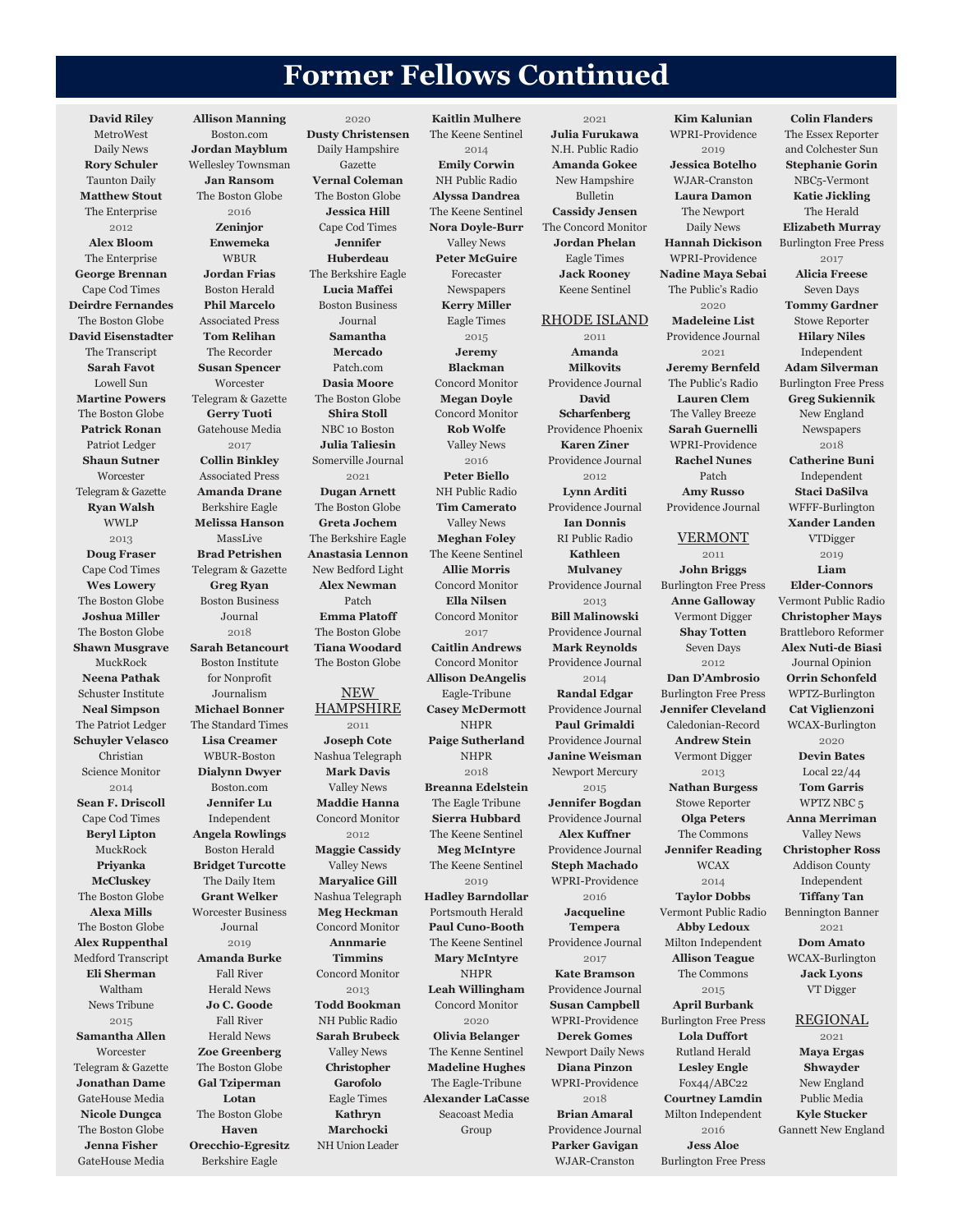

# **New England First Amendment Institute Fellowship Application Deadline August 12, 2022**

The New England First Amendment Institute will select 25 journalists — including editors, reporters and producers — to attend a multi-day training course on freedom of information laws and investigative techniques from Oct. 23-25. To be eligible, an applicant must be a working journalist in print, digital or broadcast media in New England. The Institute is designed for both relatively new and veteran journalists who have at least two years of professional news reporting experience and longterm plans to stay within the profession. Applicants working for a news organization must submit letters of recommendation from their current editors or supervisors, along with the application and required attachments. One additional recommendation from a former editor or supervisor is optional. Self-employed applicants may submit recommendations as described below. Broadcast journalists should submit their stories via links if possible, and on DVDs if not possible.

### **To apply, please submit a letter of application and the documents listed below. On a separate sheet of paper, fully answer the following questions, restating the question in your answer.**

(1) Describe why you would like to attend the New England First Amendment Institute. What do you hope to take away from the program? What do you hope to add to the program?

(2) Describe a problem you have encountered while investigating a story and how you reacted to it. Do you think attending the Institute might help you with similar difficulties in the future? If so, how?

(3) Describe what you believe is your best asset as a journalist. Please tell us what you feel has been your greatest success as a journalist.

(4) Tell us how you would spread the knowledge you gain at the Institute to others in your news organization.

(5) The Institute is designed for professional journalists, with different levels of experience, who are committed to continue working in journalism after the Institute. What skills do you hope to acquire during NEFAI to help your journalism career over the next several years?

(6) Have you applied to or attended the Institute in a previous year?

(7) If you are selected as a fellow for this year's Institute, will your attendance be contingent on the availability of a scholarship to cover all or part of your travel and hotel accommodations?

### **Required Documents**

(1) Resume

(2) Recommendation from a current editor/supervisor or, if self-employed, a former or current editor of your freelance work. Please use the Recommendation Form included in this application.

(3) Portfolio of your three best investigative stories. If you have not done investigative work, please attach three news-based stories that represent your best effort.

*Please submit your application, resume, portfolio and recommendation in one single PDF file via email by August 12, 2022, to justin@nefac.org. If there is no acknowledgment from NEFAC, please confirm that your application has been received.*